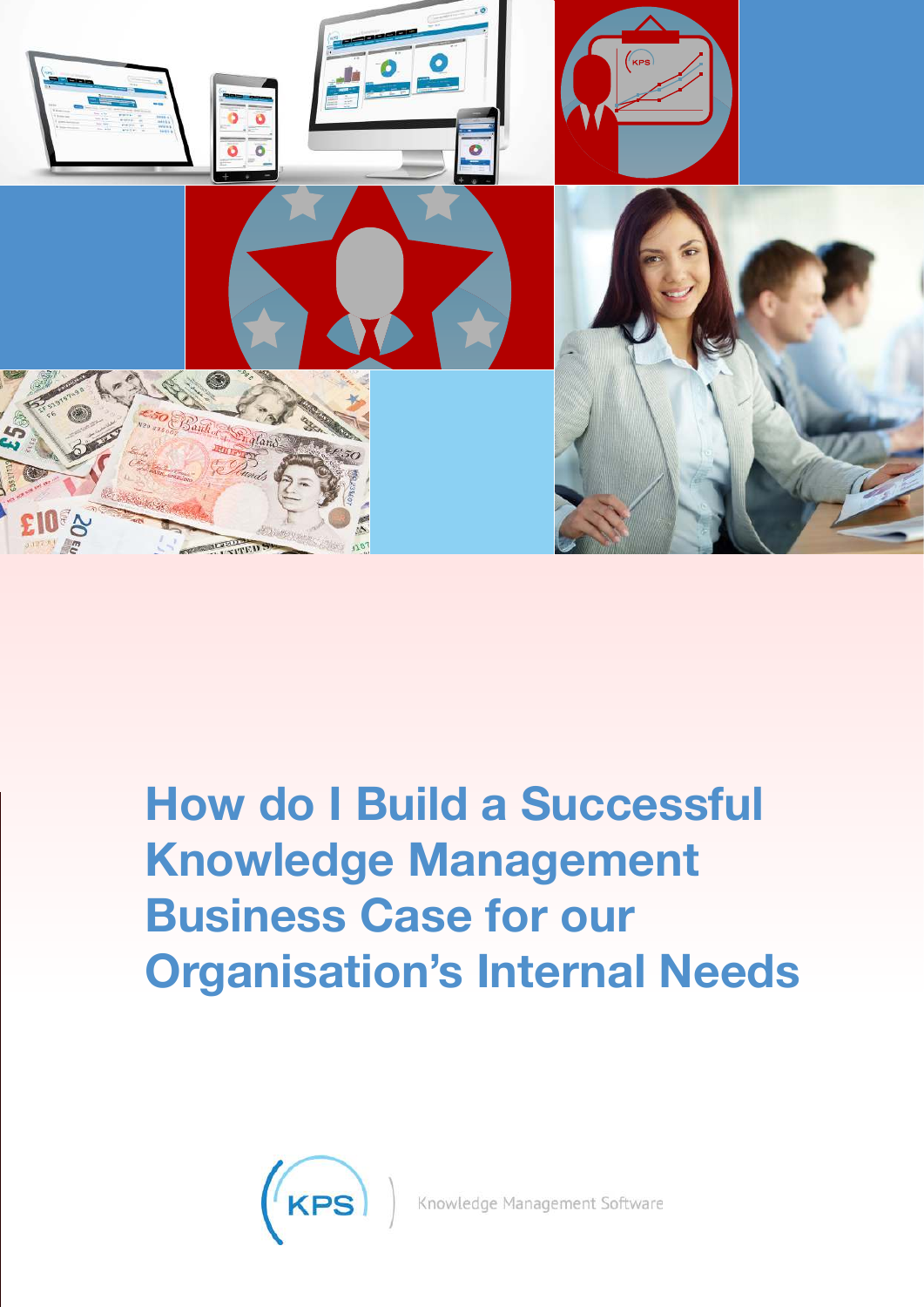

## **How do I Build a Successful Knowledge Management Business Case for our Organisation's Internal Needs**

Successful Knowledge Management projects have typically started off with the business identifying a need to improve a process, activity or interaction in relation to capturing and finding information. Many projects need to have a solid business case that clearly demonstrates the value and / or savings to be made by implementing a Knowledge Management system. This white paper highlights some areas that other clients have examined in order to build their knowledge management business case.



Knowledge Management projects typically involve the capture and management of information, either leveraging existing knowledge or being able to capture tacit knowledge (that resides in people's heads). Knowledge typically needs to be shared and communicated to different divisions within and across an organisation. Most knowledge management projects are trying to ensure that information is provided quickly at the point of need to facilitate, empower and enhance a person's role, using accurate and up to date knowledge. Ultimately employees should be able to find and share information quickly and easily. The first stage of building your knowledge management business case is to clearly define the aim of the project.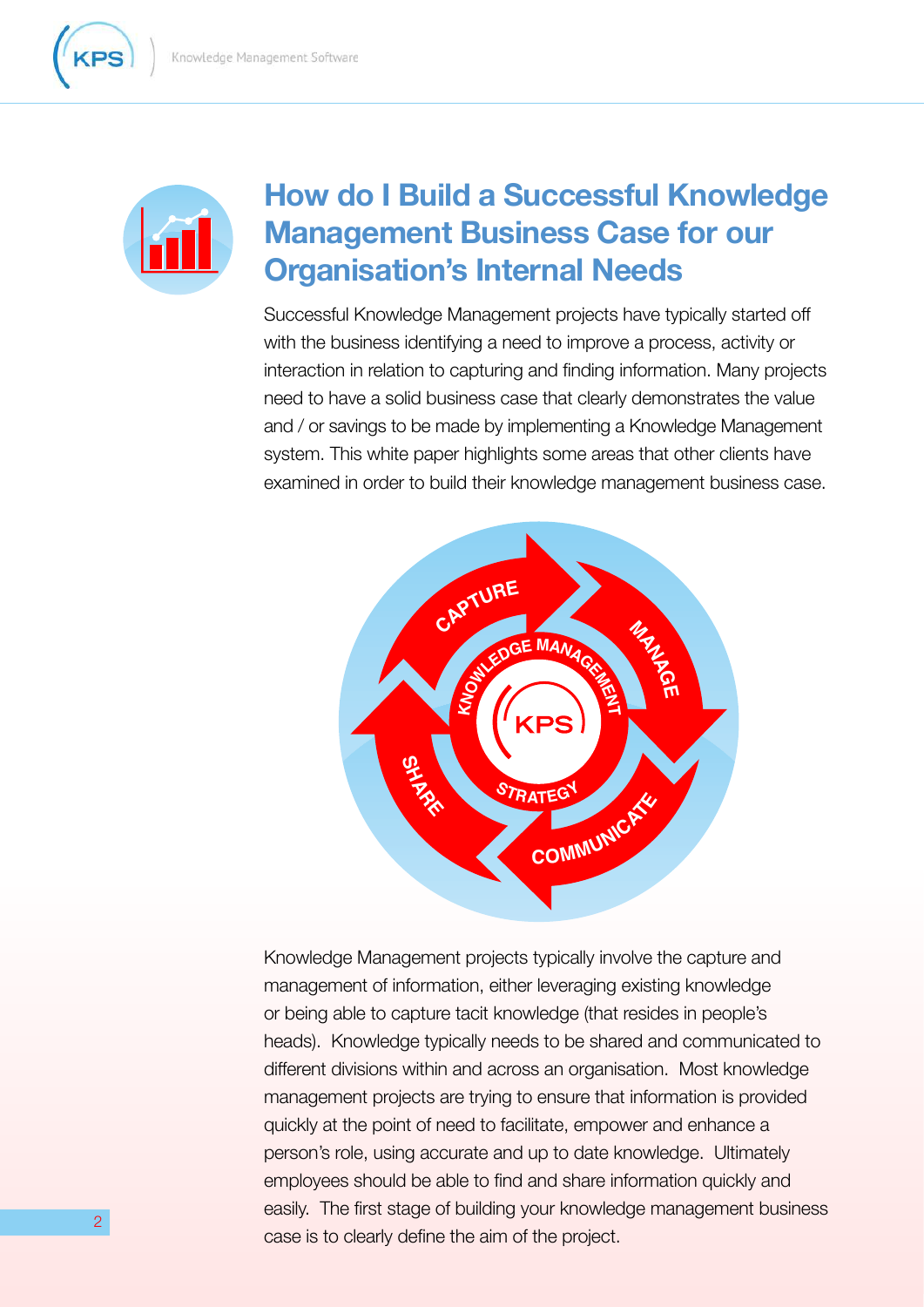

Other clients have found it useful to look at each section of the current knowledge management process to identify:

#### **Capture:**

- How quickly can you capture information that is required?
- How much time is spent formatting documents and information to be presented to the knowledge user in an easy to consume format?

#### **Manage:**

- If your organisation could manage their information more effectively, what would be the impact?
- How many hours are wasted looking for information that already exists?

#### **Communicate:**

- How effectively are you communicating key pieces of information and knowledge at the point of need?
- How quickly can you organise your processes and systems to ensure you can find and share information effectively?

#### **Share:**

- How quickly can you share information, edit and reuse knowledge articles to inform better decision making?
- How do you ensure that your organisation has a continuous cycle of knowledge improvement?

The important elements to consider when creating your own business case for Knowledge Management should be what are the options available to your organisation?



"The first stage is to have a clearly defined project aim."

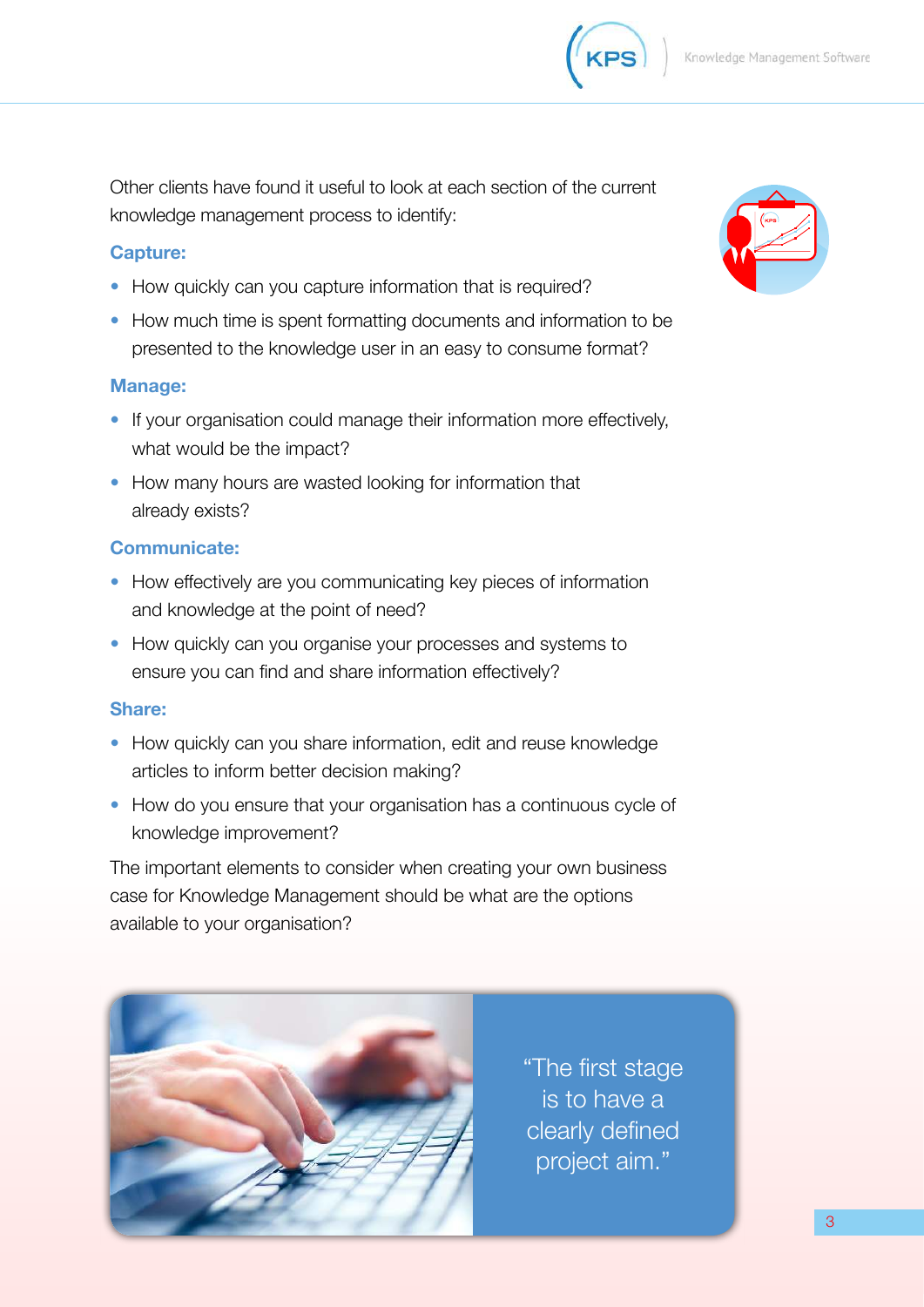



## **Generating your own Business Case - Where are you and what does the future look like?**

It is far better to generate and personalise your own business case based on your organisational needs rather than trying to understand and benchmark yourselves against other companies. Trying to measure yourselves against someone else does not give you the opportunity to truly examine your own constraints and processes and how these can be removed or improved.

Knowledge Management should be thought of as a journey: understand where you currently are (assess, benchmark and understand what your current situation is), then where are you trying to get to (what do you want to achieve and what benefits will they bring the organisation?).

A company's information estate is often more valuable than tangible physical assets and the issue is that they are located somewhere within the organisation - if only they could be found!

Due to the very nature of Knowledge Management, the savings that need to be made for any Knowledge Management Business case should consist of:



- **1. Quantitative savings** such as time saved in hours,
- **2. Metrics** that can or are currently being measured,
- **3. Qualitative savings** service improvements, satisfaction scores and quality improvements, anything that is subject to people's opinions (staff, clients, stakeholders, customers etc). These can add real value, giving you a true picture and understanding of the overall value derived from your Knowledge Management project.

Some organisations assess the options that they have when looking to implement a Knowledge Management system, these include:

- Build an organisational in-house tool
- Do nothing
- Buy a 3rd party Knowledge Management system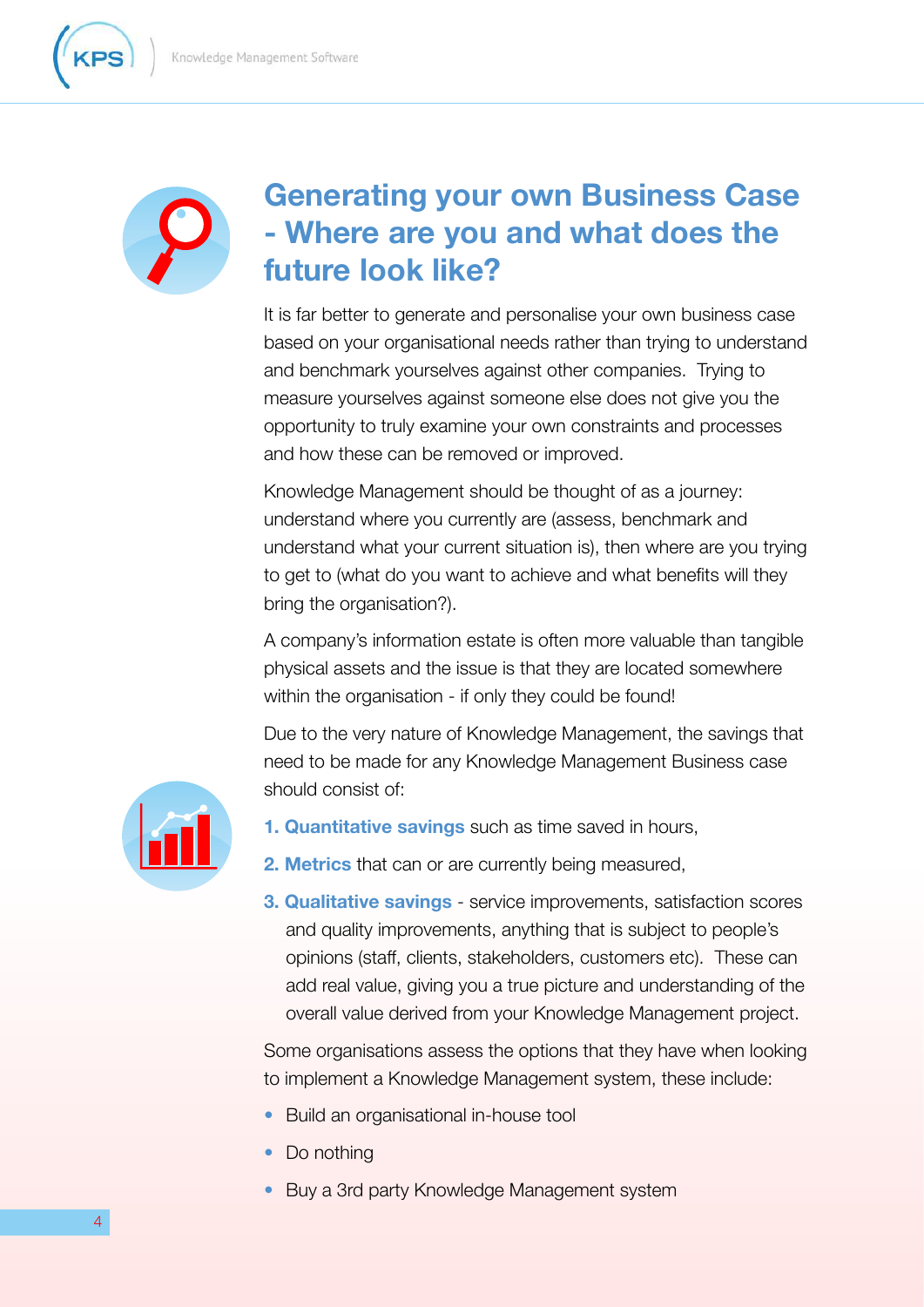

## **Build your own**

Some companies choose to build their own system as they believe that spreadsheets, sets of Wiki pages, Word and PowerPoint documents sitting on their intranet, webpages, file shares or SharePoint repositories can make up their own knowledge base. This is only a correct assumption if the end knowledge user knows exactly where to look for a particular piece of information at the time that they need it and what terms and tagging have been applied to those documents.

However, as the knowledge sources and knowledge base inevitably grow and evolve (which all good Knowledge Management strategies should encourage), no maintenance takes place across these disparate sources and the company ends up back where they started, wanting and needing to improve the ability for the knowledge consumer to find and share information more effectively.

Oftentimes, when a client does build their own software, that same potential client comes back to the Knowledge Management vendor a few years later after they have tried and tested the build option themselves and failed. They come to the understanding that they need to prepare a comprehensive Knowledge Management business case.

Once again the company embarks upon explaining their issues all over again, that this set of disparate sources are not kept up-todate, are difficult to maintain and the people are still struggling to find and share information effectively.



"Knowledge Management should be thought of as a journey; understand where you currently are, then where are you trying to get to"

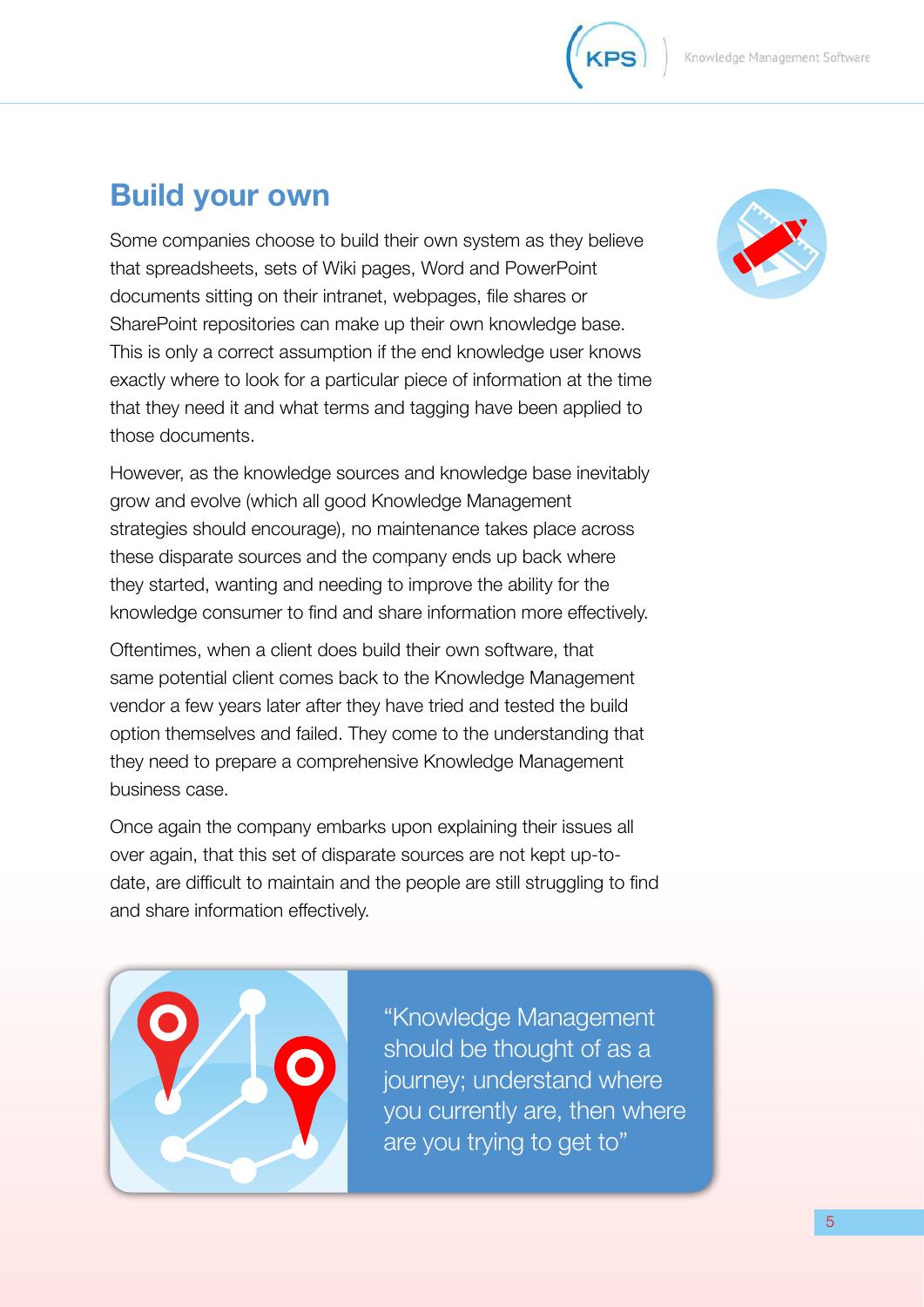



A number of reasons for this include:

- 1. Finding information has not significantly improved due to the limitations of a keyword based search for each separate repository.
- 2. Difficult to remember which repository contains what information.
- 3. User adoption has been low, users fail to use disparate sources of information.
- 4. Not having a process in place to provide a workflow behind capturing new, or editing existing templated information.
- 5. Reporting about user behaviour and content usage is not possible.
- 6. The knowledge base has not evolved effectively as identifying knowledge gaps is difficult.

There is value in buying from Knowledge Management software experts as this allows your organisation to focus on what it's strategic objective is, in line with its own business model and value, rather than the development and build of another in house solution.

This issue is not industry or sector specific either. From large technology companies through to midrange companies, many think it would be cheaper to build their own without considering the ongoing maintenance costs that this will incur. The costs are not limited to the development, testing and maintenance but also the need to retain expertise to support it, which carries a financial cost, this is largely removed by using a specialist knowledge management vendor.



"If a business case had been thoroughly written, it would include the cost of doing nothing."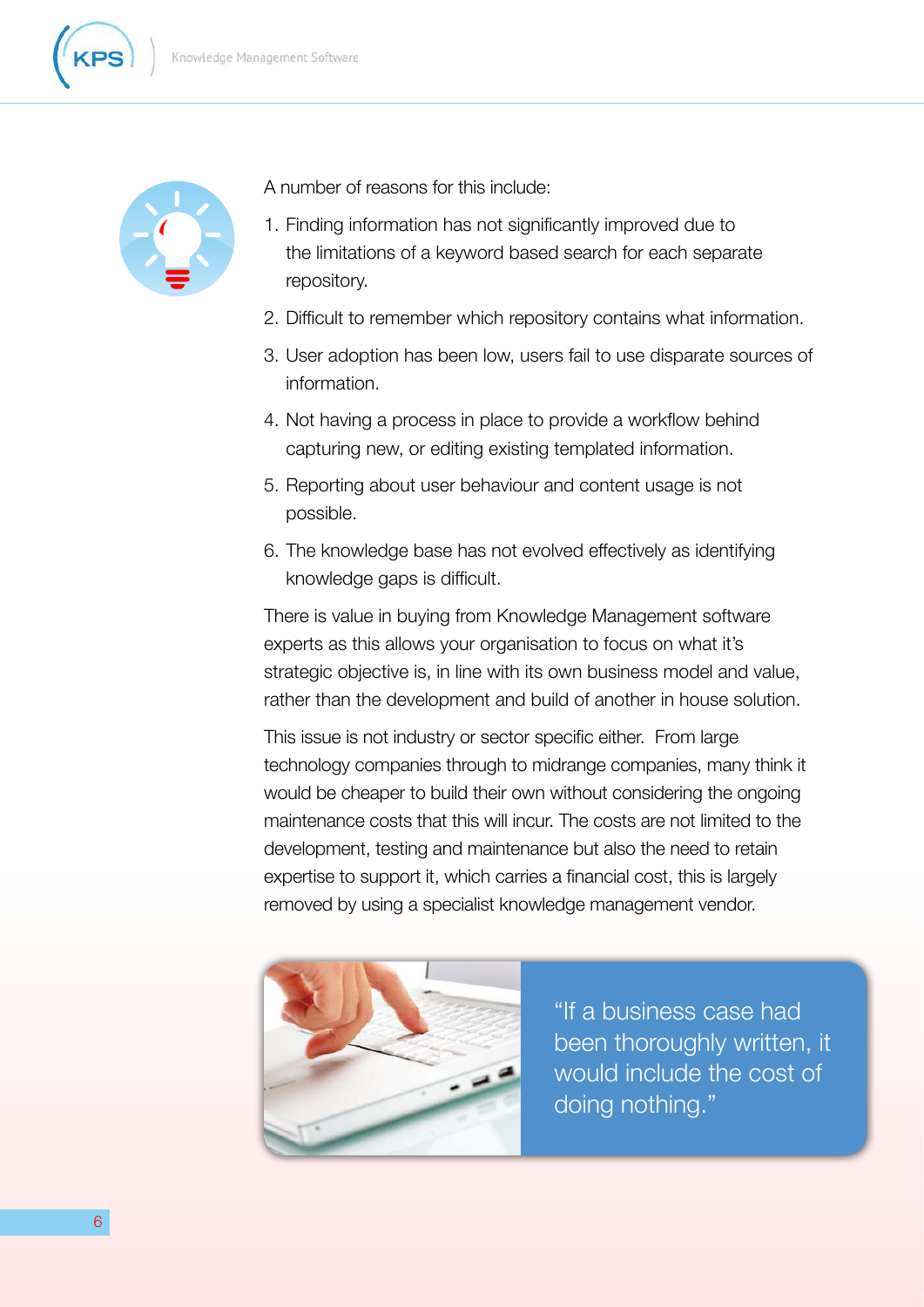

## **The cost of doing nothing**

Organisations often realise that they have an issue with finding and sharing information, so they have asked many of the questions shown on page three of this white paper. However, organisations often fail to identify the cost savings and the real value and opportunities that a Knowledge Management system can bring and therefore they choose to do nothing. If a business case had been thoroughly written, it would include the cost of doing nothing, comparing the cost of keeping things as they are in wasted man time, versus the cost of investment and the added value and benefit of a knowledge management system.

There is a cost to a business for failing to improve and standing still. This is often missed from the business case options since the measurement of time is wrapped up in "the way we do things around here", rather than taking the approach of what is it costing the business to do nothing?

As a very crude but easy benchmark that could assist in this calculation, you could time workers to understand on average how much time per day does it take to find information and knowledge that already exists?

Is it easier to pick up the phone and ask Sarah or Fred, "do you know what repository to look in?", "where was it residing?", "how easy was it to find?" Once found, are they able to easily provide feedback on the document or highlight any issues with quality?

As a guide, a McKinsey Report highlighted that for every 100 employees, 20 of them would be spending every day each month just searching for information and not contributing real value to the business.

What would your team, department or organisation do with the 20% of salary savings?

As a basic measurement and origanisation was of an original in original in the solution was bill in the solution was position was a solution was discussed bill in the solution was discussed bill in the solution was discuss cost of standing still and not implementing a successful knowledge a successful knowledge a successful knowledge

management strategy and software product.



"For every 100 employees, 20 of them would be spending all day each month just searching for information"

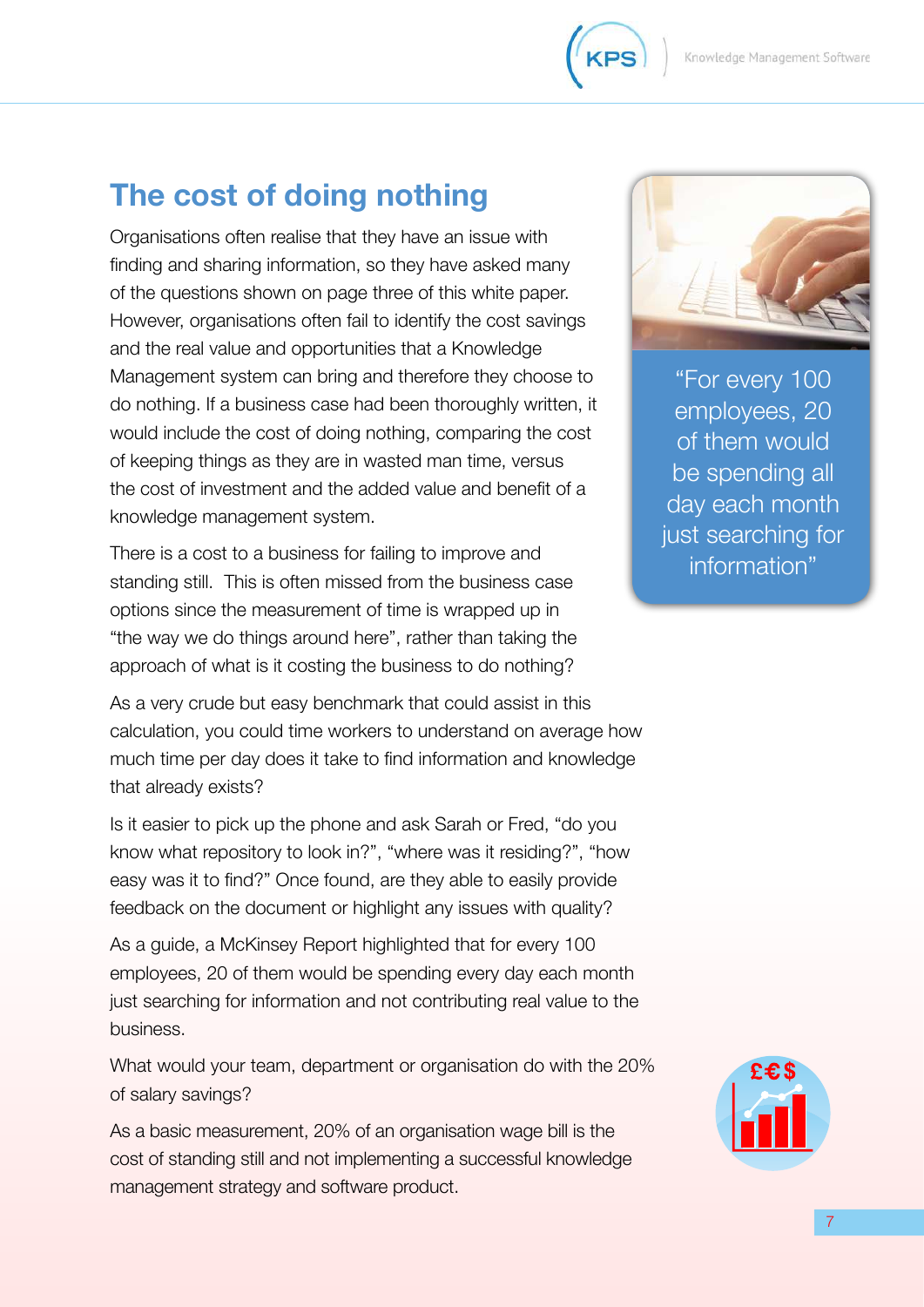

**£ \$ €**



With the correct technology accompanying the appropriate processes and organisational culture, a commercial Knowledge Management system provides a quick and easy way to achieve the project goals from the outset and beyond.

Often, in the long term this costs a lot less, particularly when taking into account the cost to do nothing, build costs and the time and effort to maintain a bespoke system.

With no build, testing and system refinement/enhancement costs, the implementation of a 3rd party tool will provide security, a future proofed investment, with the ability to influence future product direction.

And without the overhead of creating and enhancing a knowledge management system.



"With the correct technology accompanying the appropriate processes and organisational culture, a commercial Knowledge Management system provides a quick and easy way to achieve the project goals from the outset and beyond."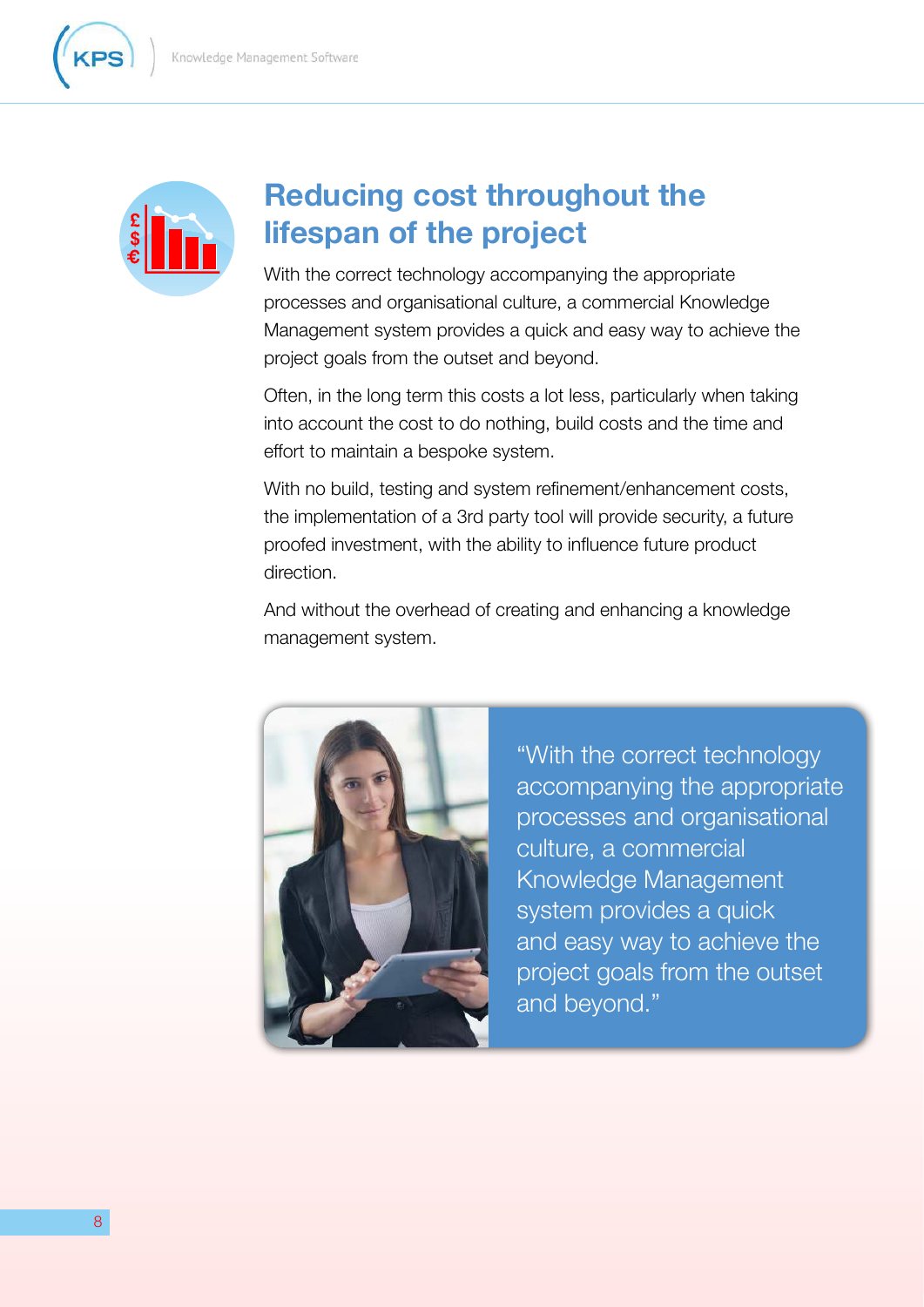

## **Universal Knowledge - Knowledge Management system of choice**

Universal Knowledge, Knowledge Management software will help your company to find and share information and knowledge more effectively within and across your organisation, in a way that allows you to map your required processes within the tool, rather than being constrained by the functionality provided.

Therefore, it is important to recognise the value of having a Knowledge Management system which can be configured to your needs.

Content is always the primary starting point when looking to understand what knowledge you want to bring into the knowledge base. For this reason KPS provide a workshop to ensure that all key stakeholders are provided with the opportunity to learn about best practise content structures. Many options are available for different content types with a flexible and personalised Knowledge Management workshop.

KPS offers more than its software product Universal Knowledge; KPS consultants share expertise which has been gained, across a range of industries. With a range of successful implantations over the last decade, best practise is highlighted and shared in a way that best fits with your individual organisational goals and strategies.

Universal Knowledge will also assist you to streamline and reduce your operational costs, drive up productivity and enhance your customer service offering (regardless of whether this is referring to internal or external customers). However, any Knowledge Management project should ensure that the continual improvement cycle is taken into account. After all, any knowledge project should be seen as the same as the lungs in your body - breathing in the good stuff and exhaling the bad.



"Universal Knowledge will also assist you to streamline and reduce your operational costs, drive up productivity and enhance your customer service offering"

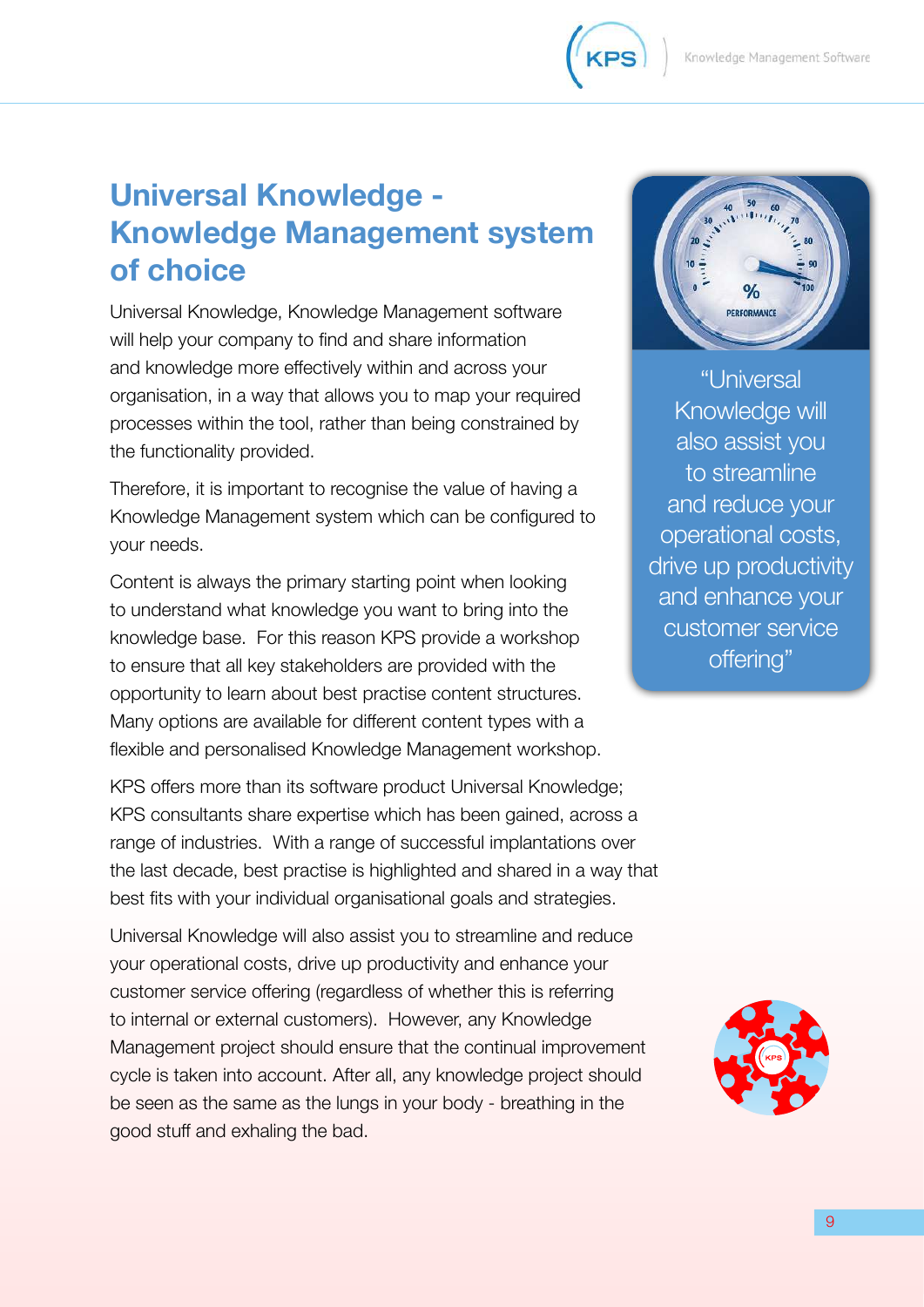

## **Practical Support and Help to build your Knowledge Management business case**

Within any Knowledge Management project there are a range of components that you will need to take into consideration. Before we consider these elements, identifying the aim of the project is the first and most important, not only for buy-in from key Stakeholders but also to the end users of the Knowledge Management software;

**• Project Aims**

### **What is your Knowledge Management project trying to achieve?**

Whilst this may change as you learn about Knowledge Management benefits and as you seek additional stakeholder engagement, you will need to have a clear aim or vision of what your project is trying to achieve so this can be clearly articulated to each stakeholder.

First of all, think about:

- How do your knowledge assets currently fail the business?
- What information issues are you are struggling with?
- Why is it difficult to find information at the point of need?
- Can you search using your own words?
- Where is your information stored?
- What content and repositories make up your information estate?
- Are your existing documents automatically tagged?
- Does your information estate evolve through usage?
- Is machine learning taking place across your information estate to promote documents used?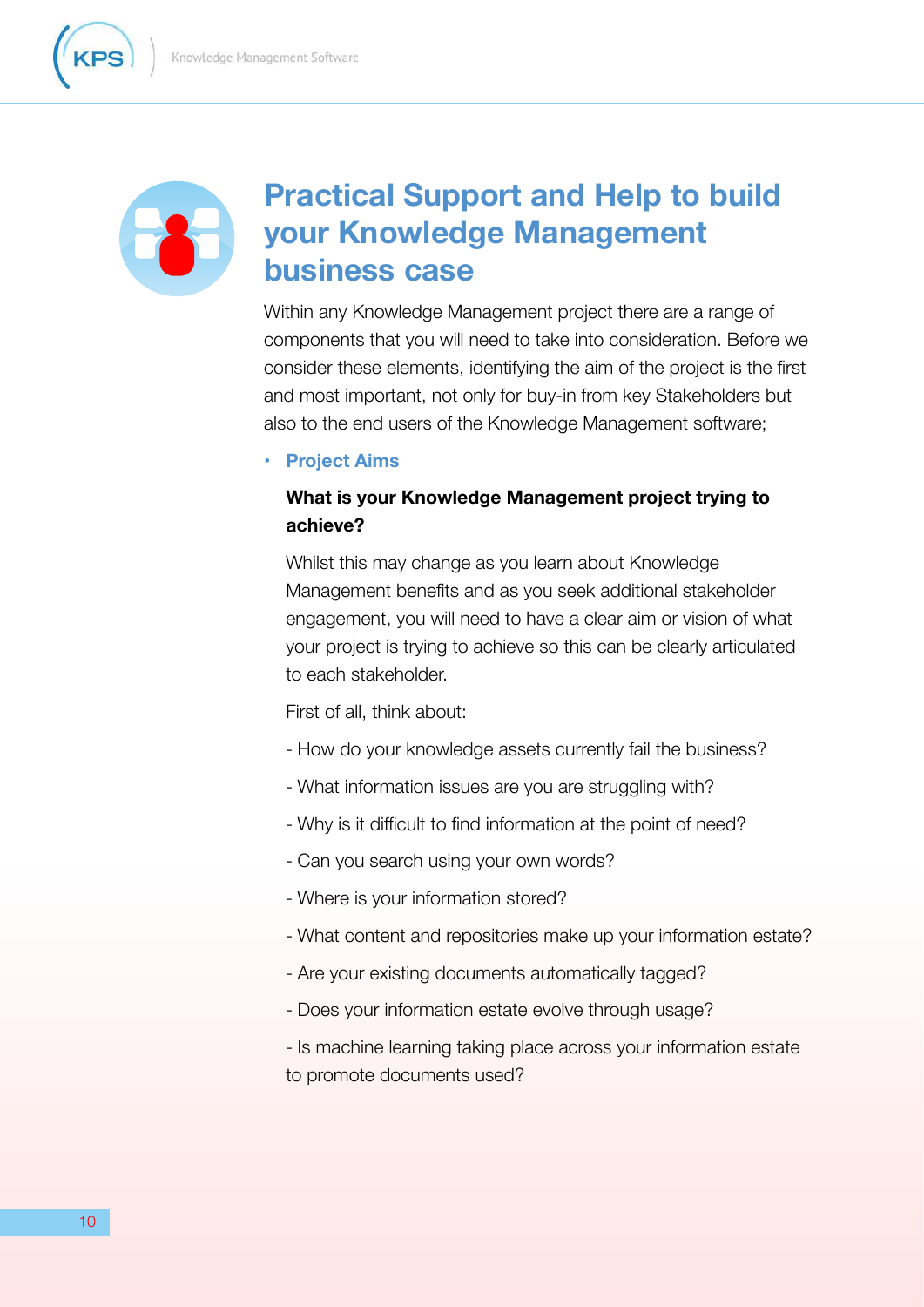

It would also be good to understand:

 - What metrics do you need to prove your ROI – brainstorming with key stakeholders can gain some different perspectives from various business units and key knowledge consumers.

 - What metrics do you currently measure or would like to measure?

**Seeking Buy-in** 

## **Requirements Gathering & Stakeholder expectations**

We have touched upon these aspects earlier. Bringing in key stakeholders to gather requirements helps to enhance buy-in of the project further downstream.Caution should be applied though as this does need to be handled carefully. It is great if all stakeholders can provide input on how a Knowledge Management system will help them, however just because a feature is requested, this needs to be balanced with the value that will be derived from that element. Hence the need for strong project leadership.

#### **Strong Leadership**

Any Knowledge Management project needs to have strong leadership - decisions that can be made quickly, with an overall understanding of the impact of why decisions have been made to either leave document sets in a certain repository, or if a migration exercise needs to take place. Without strong leadership and a strong communication plan, projects will fail. If not managed effectively scope creep can also be an issue. The nature of knowledge management projects means that key stakeholders should be involved, however projects should be managed and the key aims and objectives should be clearly communicated, regardless of when stakeholders join the team.



"Without strong leadership and a strong **communication** plan, projects will fail."

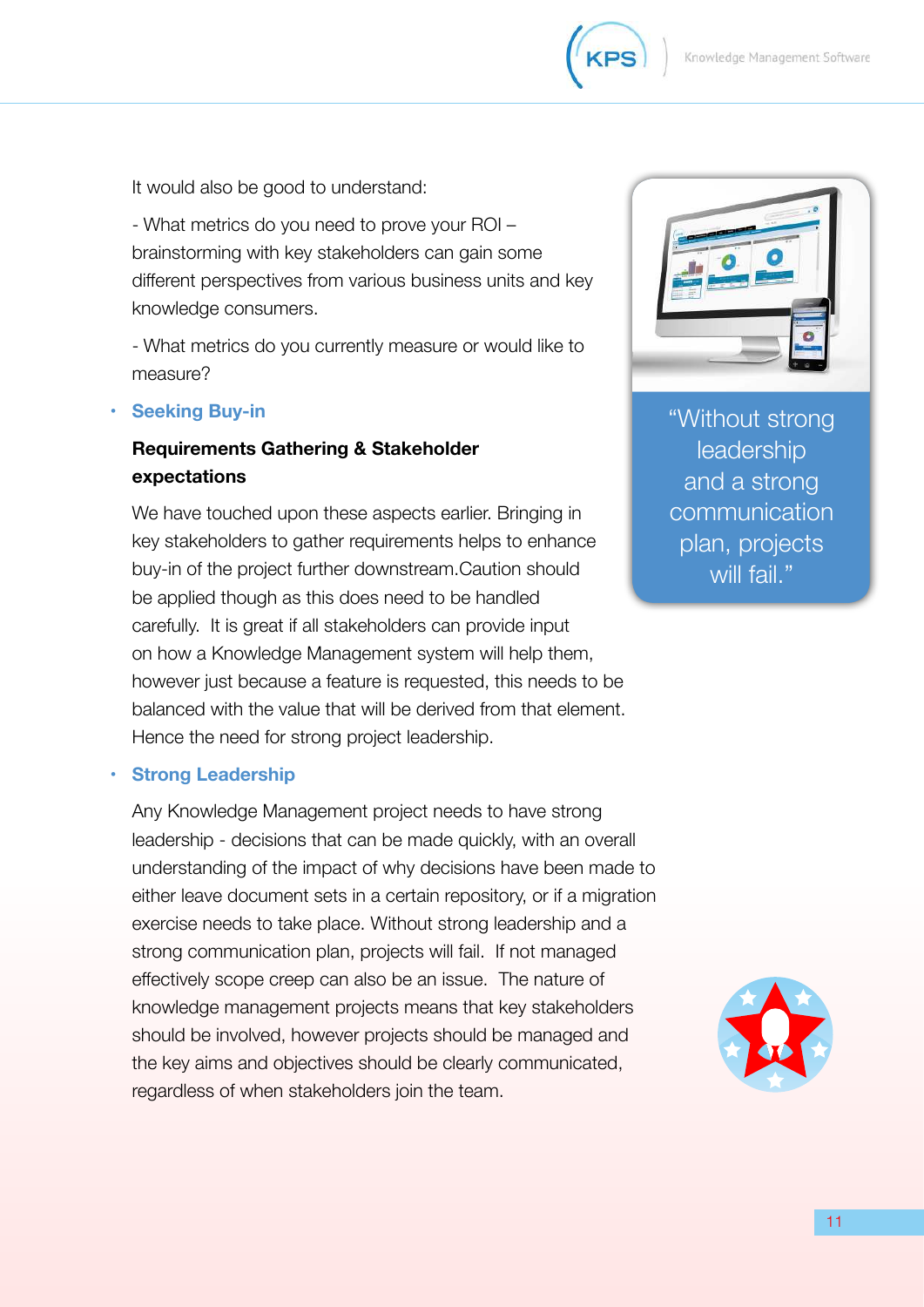



#### **htion**

### **Iding the Value that your Knowledge Management vill deliver**

ten helps to establish where the savings and service improvements within your organisation will be gained; for an internal Business Case the following Knowledge Management Value Quadrant helps to split out the benefits across two key areas the employee and organisation, split into four sections; Staff interactions and Employee Effectiveness. Organisational Benefits include; Content Quality and Governance and Operational.

## **The Knowledge Management Value Quadrant benefiting the Employee and Organisation**

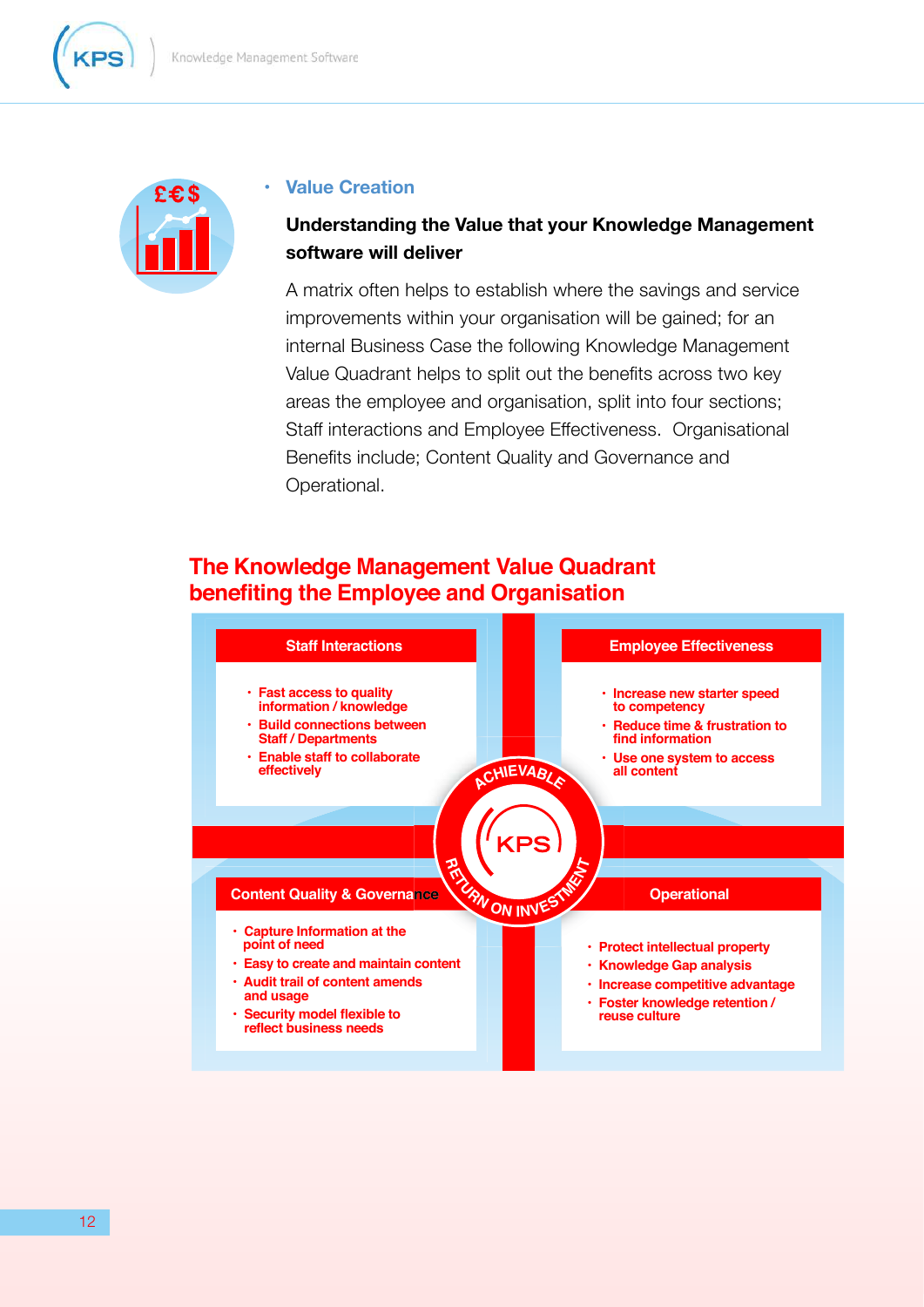

| For tr | Оf                        | ce  | er        |            |
|--------|---------------------------|-----|-----------|------------|
| Know   | me                        | e n | α,        | <b>KPS</b> |
| metri  | rag                       | ıе  | וו חנ     |            |
| Escal  | $\cdot$ C                 | uld | <b>BO</b> |            |
|        | Inouviodas voluo quodront |     |           |            |

knowledge value quadrant.

Another white paper is available for organisations that focus their knowledge management strategy more heavily on their customer service activity, contact KPS (Knowledge Powered Solutions) for more details.

## **Successful Business Case Lessons**

Ensure that the Knowledge Management Software is targeting an area that is able to demonstrate quick successes - from employee effectiveness improvements through to quality and governance measures to an internal department, saving significant time and resource by using one knowledge base.

Searching different repositories would be dramatically reduced by using Universal Knowledge.

Once successful, a roll out strategy for each department's usage has usually been defined during the knowledge management workshop.

Highlight any positive metrics gained, post implementation, to feed back to the business the benefits that the new knowledge management software is having on the business.



"With Unviersal Knowledge I don't need to know what repository to look in, I can access all knowledge from one knowledge portal"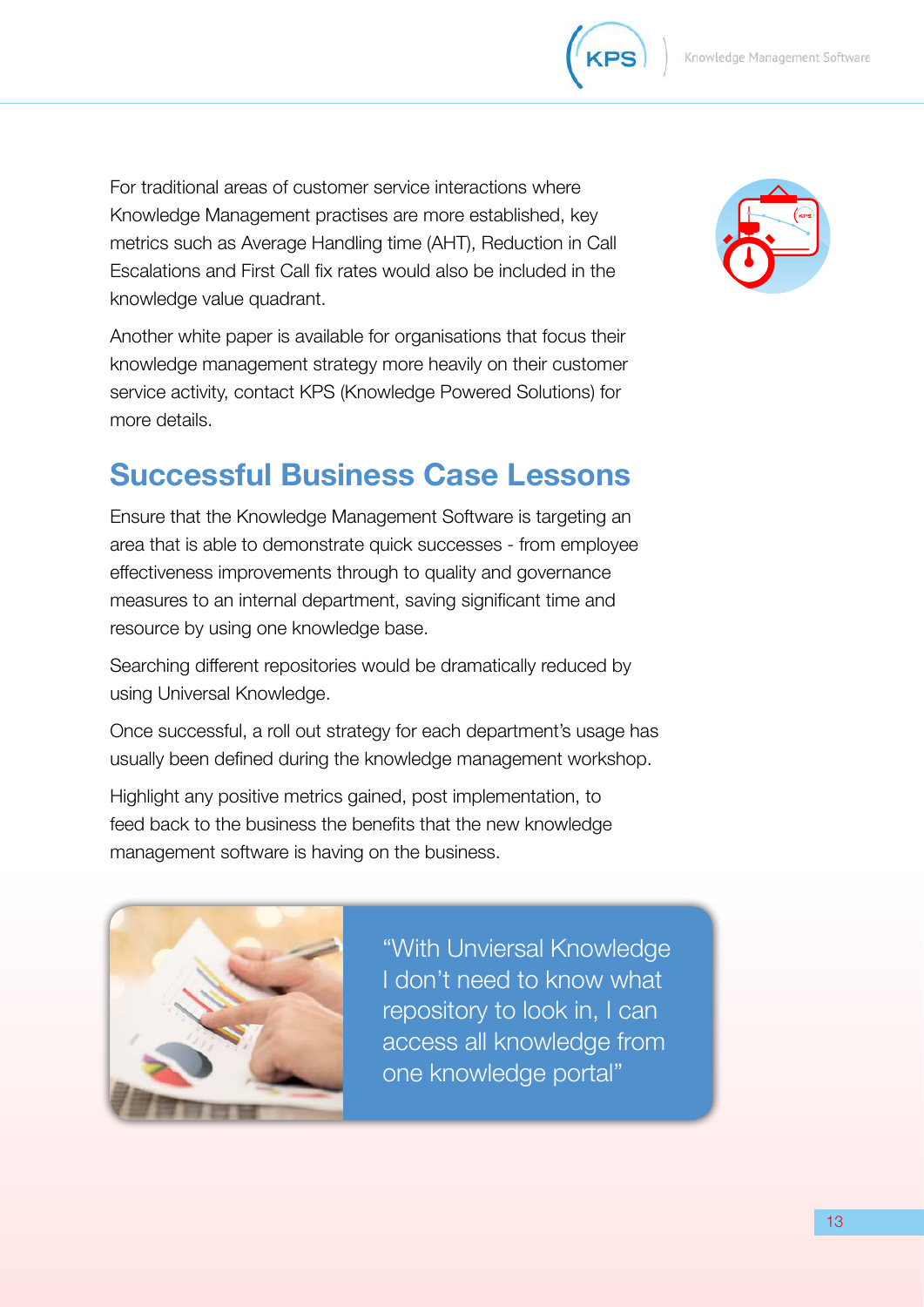





- **Clearly identify aims and objectives.**
- **•**  Have strong project leadership.
- **•**  Understand and define the value that your knowledge management strategy and implementation of Universal Knowledge will bring to employees and the organisation.
- **•**  Have a clear idea of what you want the knowledge base to achieve and how Universal Knowledge will help you to save time, improve staff and employee engagement and Interactions.
- **•**  Map your knowledge management goals to your company strategy.
- **•**  Ensure content quality and governance is created and maintained, whilst simultaneously lowering your department's operational risks and costs.
- **•**  Gain stakeholder buy-in.
- Report back to the business on savings made.
- **•**  Feedback and lessons learnt.



"Ensure content quality and governance is created and maintained, whilst simultaneously lowering your department's operational risks and costs."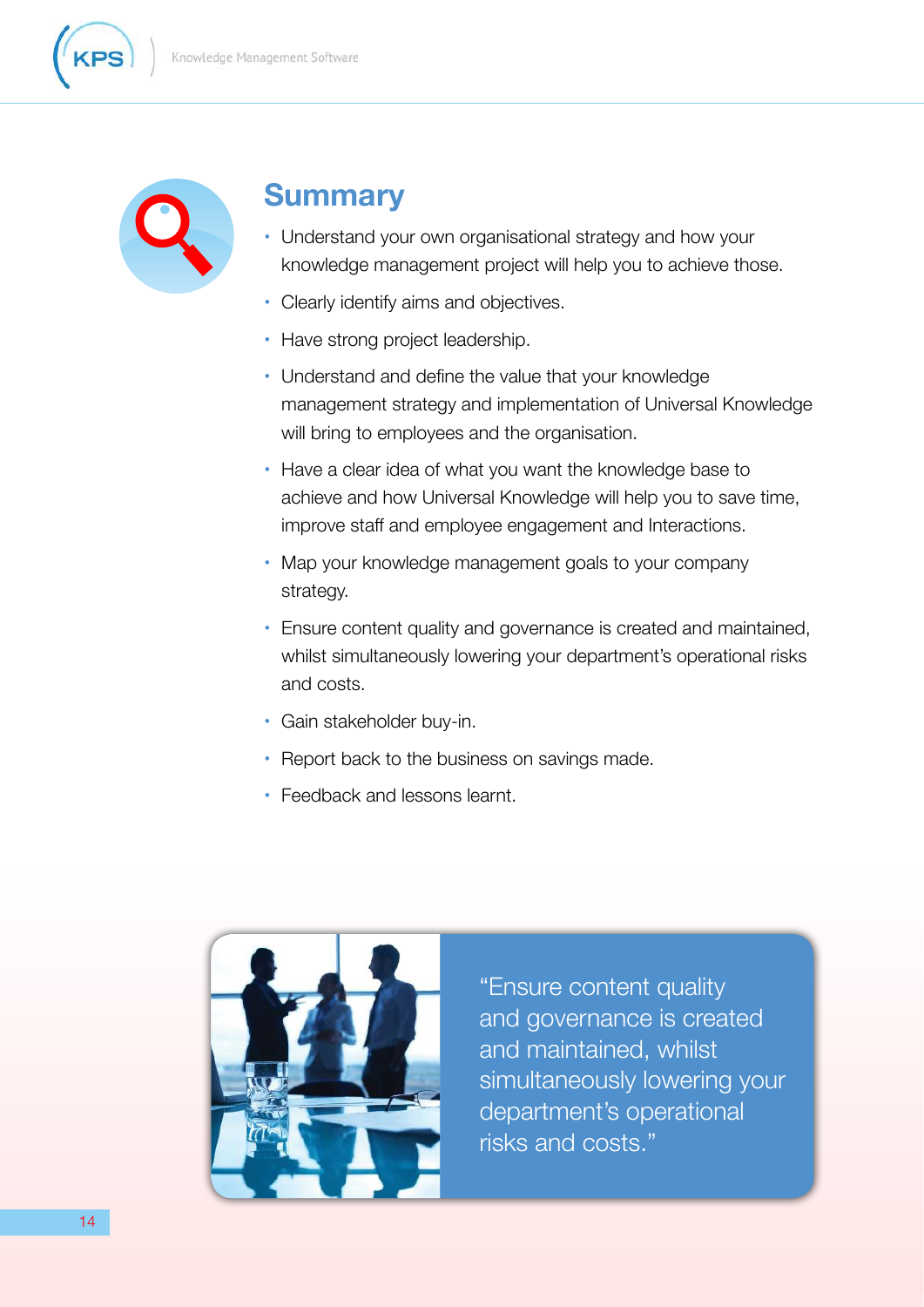## **Further information**

For more details on how to develop your  $\mathbf{B}$ , and to the total to the total to the total to the total to the total to the total to the total to the total to the total to the total to the total to the total to the tota ensure you can present key metrics back to the business contact to the business contact to the business contact to the business contact to the business contact to the business contact to the business contact to the busines KPS today:

Telephone **+44 (0) 870 160 1993** International telephone **1-855-361-8713**  or by visiting our website **www.kpsol.com**







"Understand your own organisational strategy and how your knowledge management project will help you to achieve those."